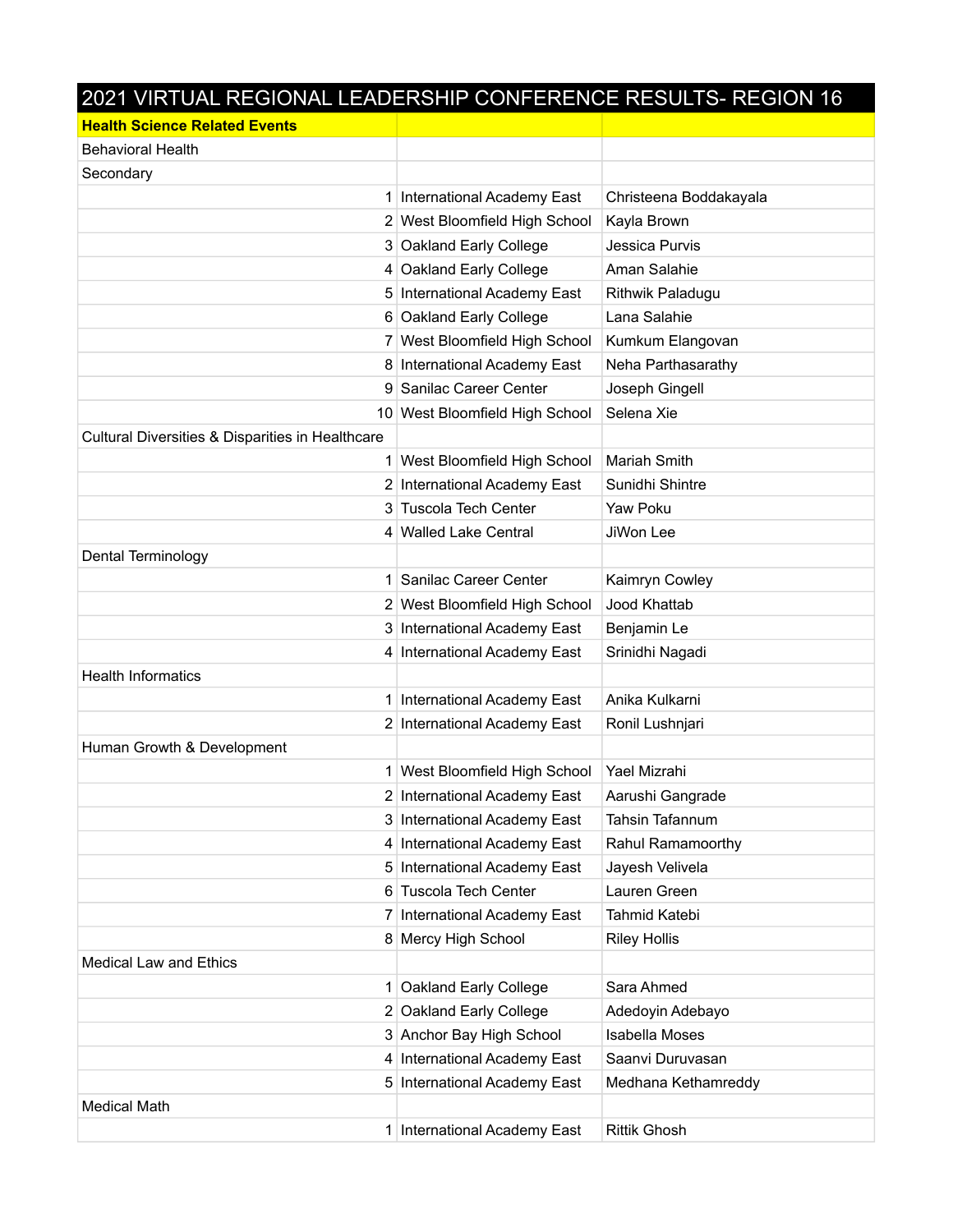|                            | 2 Walled Lake Central         | Anthony George         |
|----------------------------|-------------------------------|------------------------|
|                            | 3 International Academy East  | Sritha Neelam          |
|                            | 4 West Bloomfield High School | Ifeoma Obioha          |
|                            | 5 Sanilac Career Center       | Jeremiah Miller        |
|                            | 6 Sanilac Career Center       | Khailey House          |
|                            | International Academy East    | Rachel Asirvatham      |
|                            | 8 Tuscola Tech Center         | McKenzie Taylor        |
|                            | 9 Anchor Bay High School      | Andrew Kraemer         |
|                            | 10 International Academy East | Sameer Singh           |
| <b>Medical Reading</b>     |                               |                        |
|                            | 1 Sanilac Career Center       | Chelsea Bays           |
| <b>Medical Spelling</b>    |                               |                        |
|                            | 1 International Academy East  | Sania Poonia           |
|                            | 2 International Academy East  | Suganeshwara Anand     |
|                            | 3 International Academy East  | Nawfal Raza            |
|                            | 4 International Academy East  | Anishka Didugu         |
|                            | 5 Anchor Bay High School      | Leah Troyer            |
|                            | 6 Anchor Bay High School      | Nehderi Knowlin        |
| 7 <sup>1</sup>             | <b>Tuscola Tech Center</b>    | Melissa Rayl           |
|                            | 8 Tuscola Tech Center         | Kadence Gilkerson      |
|                            | 9 Anchor Bay High School      | Shamiya Rodgers        |
| <b>Medical Terminology</b> |                               |                        |
|                            | 1 International Academy East  | Tanvi Mandadi          |
|                            | 2 Mercy High School           | Alexandra Sin          |
|                            | 3 Oakland Early College       | Summer Habra           |
|                            | 4 International Academy East  | Vrinda Khullar         |
|                            | 5 International Academy East  | Shivam Shah            |
|                            | 6 International Academy East  | Kaji Uddin             |
|                            | 7 West Bloomfield High School | Katelyn Welchko        |
|                            | 8 Anchor Bay High School      | Emily Goleski          |
|                            | 9 Anchor Bay High School      | Kaitlyn LaFear         |
|                            | 10 Anchor Bay High School     | <b>Brooke Conforti</b> |
| Nutrition                  |                               |                        |
| 1 <sup>1</sup>             | International Academy East    | Khushi Acharya         |
|                            | 2 International Academy East  | Marek Lee              |
|                            | 3 International Academy East  | Lasya Kolli            |
|                            | 4 Oakland Early College       | Alezzi Afnan           |
|                            | 5 Tuscola Tech Center         | Kennedy Russell        |
|                            | 6 Oakland Early College       | Selma Allam            |
| 7 <sup>1</sup>             | International Academy East    | Apurva Poddar          |
|                            | 8 Oakland Early College       | <b>Emily Schwartz</b>  |
|                            | 9 Anchor Bay High School      | Olivia Loding          |
| 10 <sup>1</sup>            | International Academy East    | Tanay Shah             |
| Pathophysiology            |                               |                        |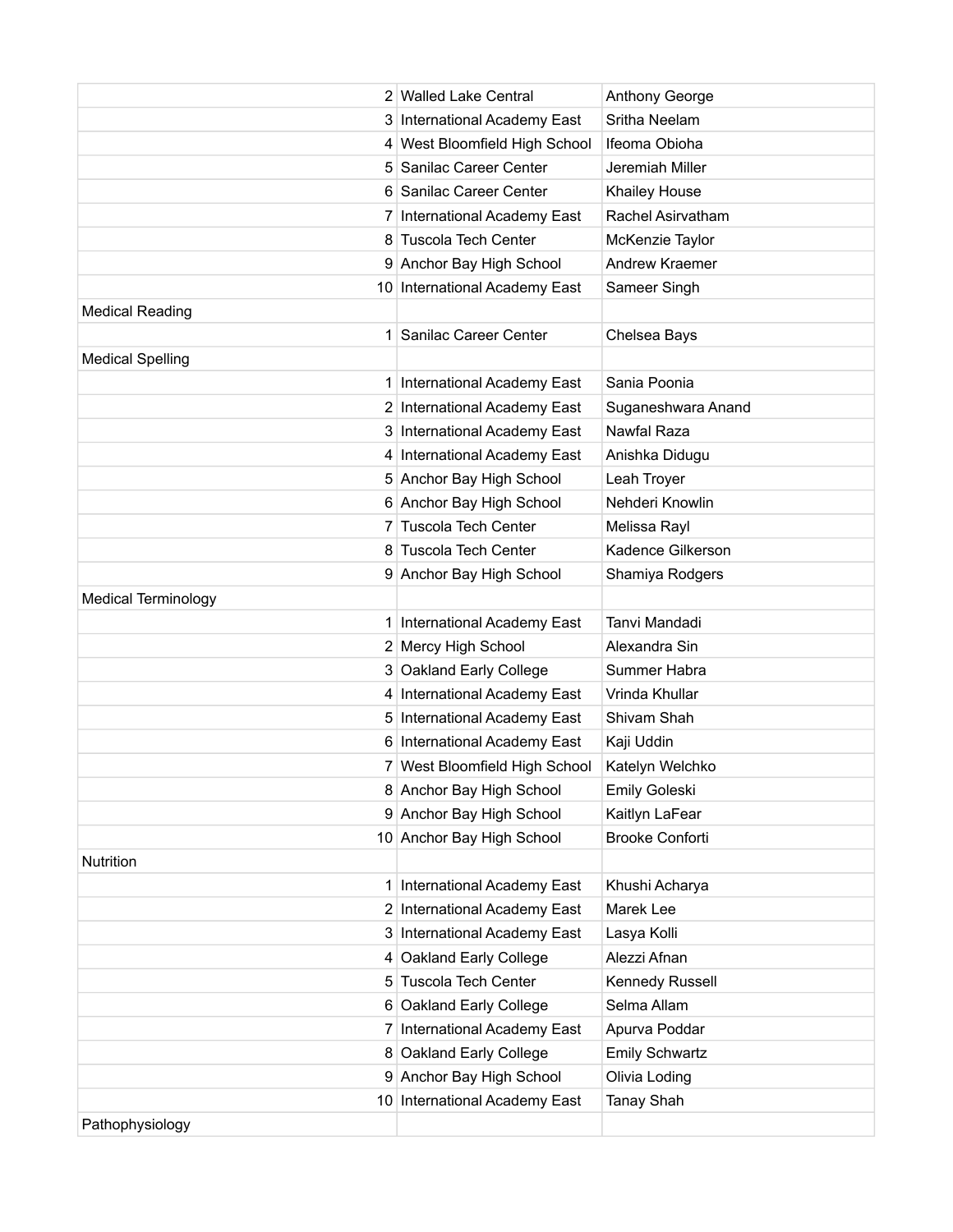|                                      | 1 International Academy East  | Niveditha Chandrakan   |
|--------------------------------------|-------------------------------|------------------------|
|                                      | 2 West Bloomfield High School | Sydney Vagg            |
|                                      | 3 International Academy East  | Rithika Karthikeyan    |
|                                      | 4 International Academy East  | Nideesh Srivatsavan    |
|                                      | 5 International Academy East  | Heera Santhosh         |
|                                      | 6 West Bloomfield High School | <b>Grace Atwell</b>    |
|                                      | 7 Oakland Early College       | Cidra Rizq             |
|                                      | 8 West Bloomfield High School | Baani Singh            |
|                                      | 9 International Academy East  | Siddharth Karthikeyan  |
| Pharmacology                         |                               |                        |
|                                      | 1 International Academy East  | Claire Mao             |
|                                      | 2 West Bloomfield High School | Cydnee Wilson          |
|                                      | 3 Tuscola Tech Center         | Abbey LaPratt          |
|                                      | 4 Mercy High School           | Amelia Lampi           |
| <b>Health Professions Events</b>     |                               |                        |
| <b>Biomedical Laboratory Science</b> |                               |                        |
|                                      | 1 International Academy East  | Akshaj Sharma          |
|                                      | 2 International Academy East  | Sharvayu Chavan        |
|                                      | 3 International Academy East  | Sreenath Challa        |
|                                      | 4 Walled Lake Central         | Richa Gaitonde         |
|                                      | 5 Walled Lake Central         | Yana Bugrimova         |
|                                      | 6 International Academy East  | Anvika Perumalla       |
| <b>Clinical Nursing</b>              |                               |                        |
| 1 <sup>1</sup>                       | Sanilac Career Center         | Alyssa Parsons         |
|                                      | 2 Sanilac Career Center       | Sofia Daly             |
|                                      | 3 Tuscola Tech Center         | <b>Lillian Stewart</b> |
|                                      | 4 Tuscola Tech Center         | Leala Bussell          |
|                                      | 5 Tuscola Tech Center         | Mackenzie Jacques      |
|                                      | 6 Tuscola Tech Center         | Brookelyn Finatri      |
|                                      | 7 West Bloomfield High School | Janel Jarbo            |
|                                      | 8 Tuscola Tech Center         | Joslyn Brooks          |
|                                      | 9 Tuscola Tech Center         | Kayleigh Lambert       |
| <b>Clinical Specialty</b>            |                               |                        |
| 1 <sup>1</sup>                       | Sanilac Career Center         | Alyssa Johnson         |
|                                      | 2 International Academy East  | Lydia Mathews          |
|                                      | 3 International Academy East  | Anand Bhogal           |
| <b>Dental Science</b>                |                               |                        |
| 1                                    | International Academy East    | Varnika Jakka          |
|                                      | 2 International Academy East  | Aswathy Abraham        |
|                                      | 3 Sanilac Career Center       | Alexa Roberts          |
|                                      | 4 International Academy East  | Sairaaga Perala        |
|                                      | 5 International Academy East  | Hasan Yasin            |
| Family Medicine Physician            |                               |                        |
|                                      | 1 International Academy East  | Farrah Al-Aowad        |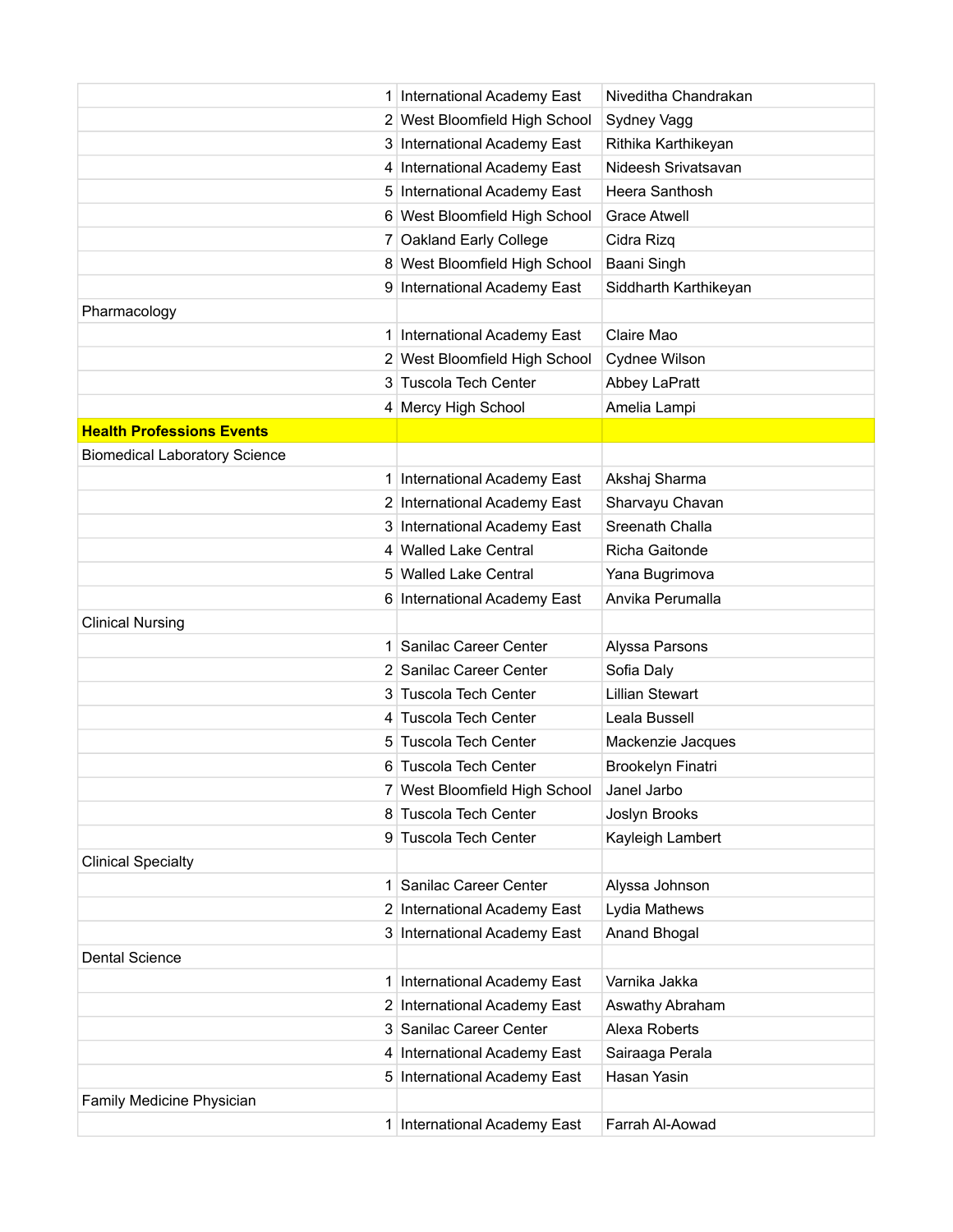|                          | 2 International Academy East | Monica Marena          |
|--------------------------|------------------------------|------------------------|
| Home Health Aide         |                              |                        |
|                          | 1 International Academy East | Sreenand Anumolu       |
|                          | 2 Sanilac Career Center      | Mariah Roig            |
|                          | 3 International Academy East | Raymond Deng           |
|                          | 4 Sanilac Career Center      | Nicole Brown           |
| <b>Medical Assisting</b> |                              |                        |
|                          | 1 Ben Carson High School     | <b>Ahmed Alduais</b>   |
|                          | 2 Ben Carson High School     | Syrena Parham          |
|                          | 3 Ben Carson High School     | Mohammed Hussain       |
|                          | 4 Dickinson Iron Tech Ed Ctr | Kylie Plemel           |
|                          | 5 Ben Carson High School     | Maahin Ali             |
|                          | 6 Ben Carson High School     | Kyla McDaniel          |
| 7 <sup>1</sup>           | Ben Carson High School       | <b>Canaan Thomas</b>   |
|                          | 8 Dickinson Iron Tech Ed Ctr | Chrislyn Inglese       |
| 9                        | <b>Tuscola Tech Center</b>   | Gabriella Smith        |
|                          | 10 Tuscola Tech Center       | <b>Takia Thorne</b>    |
| <b>Nursing Assisting</b> |                              |                        |
| 1 <sup>1</sup>           | Sanilac Career Center        | Lilah Feehan           |
|                          | 2 Sanilac Career Center      | Madison Long           |
|                          | 3 Sanilac Career Center      | Eva Woodall            |
|                          | 4 Sanilac Career Center      | Alana Bender           |
| 5.                       | Sanilac Career Center        | Serenity Holsworth     |
|                          | 6 Dickinson Iron Tech Ed Ctr | <b>Talia Wallis</b>    |
|                          | 7 Dickinson Iron Tech Ed Ctr | Jada Freudinger        |
|                          | 8 Sanilac Career Center      | <b>Alexus Williams</b> |
| 9                        | William D Ford Car/Tech Ctr  | Oliva Blackburn        |
|                          | 10 Tuscola Tech Center       | <b>Bryce Campbell</b>  |
| <b>Personal Care</b>     |                              |                        |
|                          | 1 Sanilac Career Center      | Annika Beaver          |
|                          | 2 Sanilac Career Center      | <b>Kiley Cooke</b>     |
| <b>Pharmacy Science</b>  |                              |                        |
| 1                        | International Academy East   | Kavya Anand            |
|                          | 2 International Academy East | Simarjit Singh         |
|                          | 3 International Academy East | Anish Nandamuri        |
| <b>Physical Therapy</b>  |                              |                        |
|                          | 1 International Academy East | Diya Gehlaut           |
|                          | 2 Dickinson Iron Tech Ed Ctr | Peyton Johnson         |
|                          | 3 Sanilac Career Center      | Kory Lambson           |
|                          | 4 Tuscola Tech Center        | Megan Wurm             |
|                          | 5 Walled Lake Central        | Sindhu Koneru          |
| Sports Medicine          |                              |                        |
| 1                        | Sanilac Career Center        | <b>Barry Lester</b>    |
|                          | 2 Sanilac Career Center      | Emma Woods             |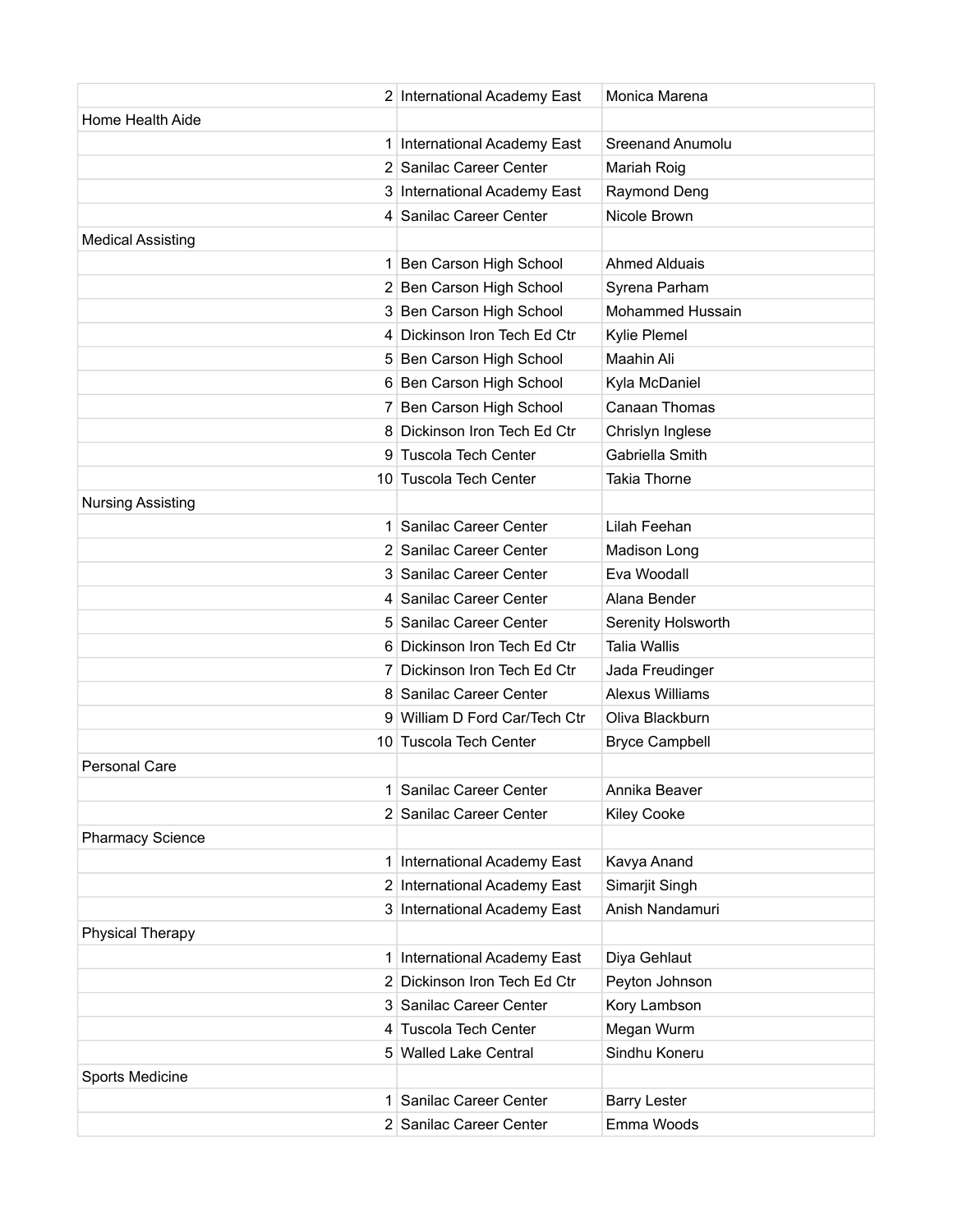|                                      | 3 Fraser High School          | Olivia DeBets           |
|--------------------------------------|-------------------------------|-------------------------|
|                                      | 4 International Academy East  | Tarun Rajesh            |
|                                      | 5 International Academy East  | Neeyam Muddappa         |
|                                      | 6 Dickinson Iron Tech Ed Ctr  | Austyn Dwight           |
|                                      | 7 Fraser High School          | Sejla Halilovic         |
|                                      | 8 Dickinson Iron Tech Ed Ctr  | Hannah Burklund         |
|                                      | 9 Tuscola Tech Center         | Jaelynn Thomas          |
|                                      | 10 Dickinson Iron Tech Ed Ctr | <b>Taylor Adams</b>     |
| <b>Veterinary Science</b>            |                               |                         |
|                                      | 1 Sanilac Career Center       | <b>Sydney Beatty</b>    |
| <b>Emergency Preparedness Events</b> |                               |                         |
| <b>CERT Skills</b>                   |                               |                         |
| 1 <sup>1</sup>                       | Sanilac Career Center         | <b>Chloe Delong</b>     |
|                                      | 1 Sanilac Career Center       | Sydney Bednaryczk       |
|                                      | 2 William D Ford Car/Tech Ctr | <b>Trinity Bailey</b>   |
|                                      | 2 William D Ford Car/Tech Ctr | Toby (Isabella) Cook    |
| <b>CPR/First Aid</b>                 |                               |                         |
|                                      | 1 Anchor Bay High School      | Viviana Damm            |
|                                      | 1 Anchor Bay High School      | Aniella Bowman          |
|                                      | 2 Dickinson Iron Tech Ed Ctr  | James Ashcraft          |
|                                      | 2 Dickinson Iron Tech Ed Ctr  | <b>Bryce Neuens</b>     |
|                                      | 3 International Academy East  | Mubhina Mohammed-Billal |
|                                      | 3 International Academy East  | Simran Gupta            |
|                                      | 4 Sanilac Career Center       | Marisa Anderson         |
|                                      | 4 Sanilac Career Center       | Aaliyah Gonzalez        |
|                                      | 5 International Academy East  | Rayyan Quadri           |
|                                      | 5 International Academy East  | Michael Blamoun         |
|                                      | 6 Dickinson Iron Tech Ed Ctr  | Marissa Schultz         |
|                                      | 6 Dickinson Iron Tech Ed Ctr  | <b>Halley Low</b>       |
| <b>Emergency Medical Technician</b>  |                               |                         |
| 1 <sup>1</sup>                       | Sanilac Career Center         | Olivia Brunk            |
| 1.                                   | Sanilac Career Center         | Alexis Whitebread       |
|                                      | 2 Dickinson Iron Tech Ed Ctr  | Makayla Hoffman         |
|                                      | 2 Dickinson Iron Tech Ed Ctr  | Samantha Lucas          |
| Epidemiology                         |                               |                         |
| 1                                    | International Academy East    | Anika Iyer              |
|                                      | 2 International Academy East  | Angel Pan               |
|                                      | 3 International Academy East  | Parnavi Sonar           |
|                                      | 4 International Academy East  | Sruthi Pereddy          |
|                                      | 5 International Academy East  | Claire Li               |
| <b>Public Health</b>                 |                               |                         |
| 1 <sup>1</sup>                       | International Academy East    | Riya Mathur             |
| 1                                    | International Academy East    | Riya Doshi              |
|                                      | 2 International Academy East  | Zayaan Mazhar           |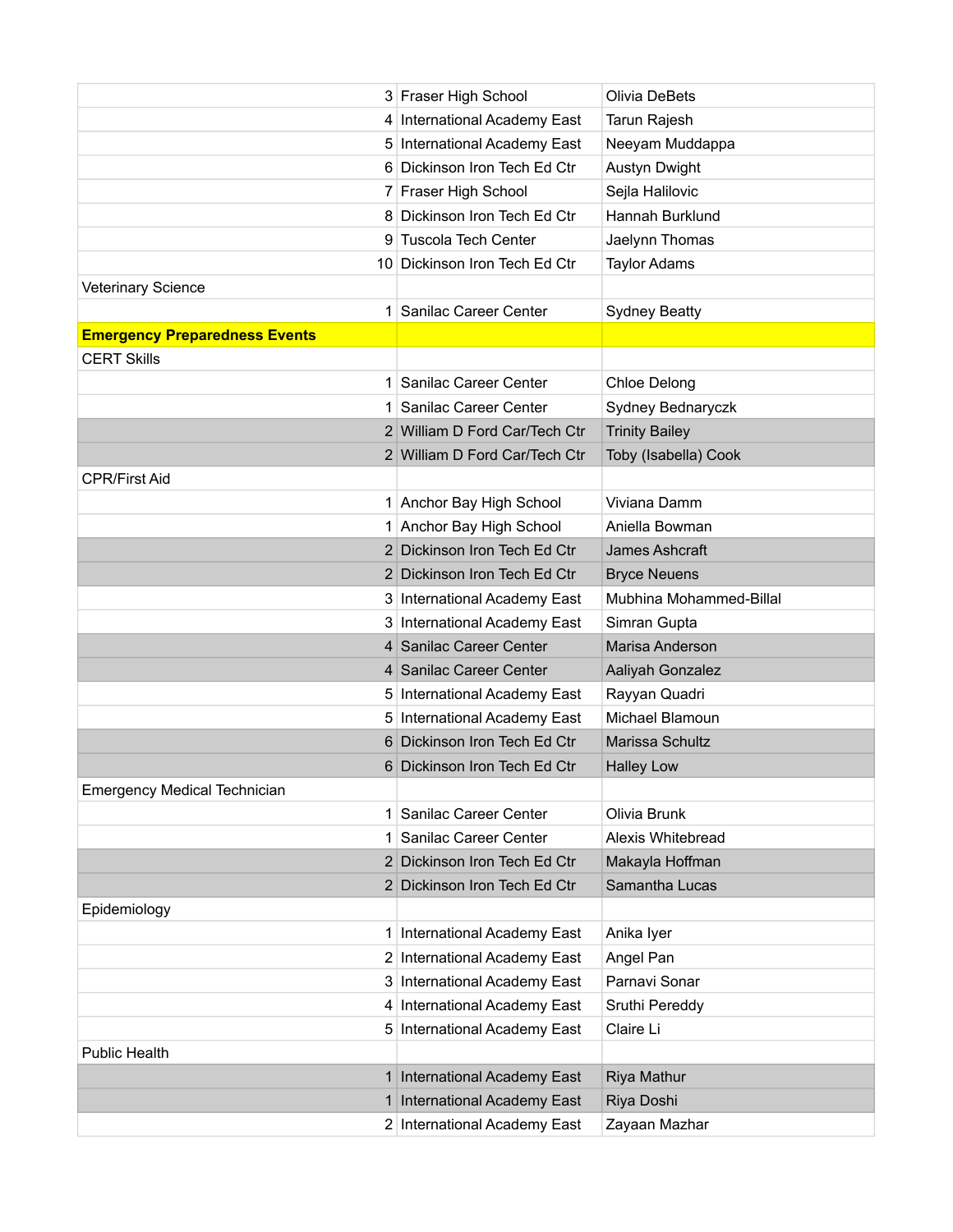|                                            | 2 International Academy East  | Riya Shah             |
|--------------------------------------------|-------------------------------|-----------------------|
|                                            | 3 Anchor Bay High School      | Danielle Davidson     |
|                                            | 3 Anchor Bay High School      | Alayna Cracchiolo     |
|                                            | 3 Anchor Bay High School      | Katie Pfuhl           |
|                                            | 3 Anchor Bay High School      | <b>Grace Schwartz</b> |
| <b>Leadership Events</b>                   |                               |                       |
| <b>Extemporaneous Writing</b>              |                               |                       |
|                                            | 1 West Bloomfield High School | Lin Rayes             |
|                                            | 2 Sanilac Career Center       | Ethan McCombs         |
|                                            | 3 Fraser High School          | Piper Morrison        |
|                                            | 4 Fraser High School          | Jazlyn Wooten         |
| Health Career Photography                  |                               |                       |
|                                            | 1 Sanilac Career Center       | Olyvia Fletcher       |
|                                            | 2 Dickinson Iron Tech Ed Ctr  | Aubree Burby          |
| <b>Healthy Lifestyle</b>                   |                               |                       |
|                                            | 1 International Academy East  | Akshitha Sahu         |
|                                            | 2 Sanilac Career Center       | Allyson Nutzmann      |
|                                            | 3 Dickinson Iron Tech Ed Ctr  | Elaina Bortolini      |
| <b>Job Seeking Skills</b>                  |                               |                       |
|                                            | 1 International Academy East  | Nurayda Albeez        |
|                                            | 2 International Academy East  | Rahul Perala          |
|                                            | 3 Ben Carson High School      | Mosammad Jahan        |
|                                            | 4 Fraser High School          | Ela Musaid            |
|                                            | 5 Fraser High School          | Genan Shkoukani       |
| <b>Prepared Speaking</b>                   |                               |                       |
|                                            | 1 Ben Carson High School      | Rachel Kabala         |
|                                            | 2 International Academy East  | <b>Kanal Patel</b>    |
|                                            | 3 Fraser High School          | Sophie Meyer          |
|                                            | 4 International Academy East  | <b>Akshat Arora</b>   |
|                                            | 5 Fraser High School          | Mya Baranski          |
| Researched Persuasive Writing and Speaking |                               |                       |
| 1 <sup>1</sup>                             | West Bloomfield High School   | Hannah Tariq          |
| 2 <sup>1</sup>                             | West Bloomfield High School   | chelsea benton        |
|                                            | 3 West Bloomfield High School | Kyle Kamposh          |
|                                            | 4 West Bloomfield High School | <b>Grace Redner</b>   |
| 5                                          | <b>Tuscola Tech Center</b>    | Olivia Jubar          |
|                                            | 6 West Bloomfield High School | Julia Livedoti        |
| Research Poster                            |                               |                       |
| $\mathbf{1}$                               | International Academy East    | Leanne Mathew         |
|                                            | 2 International Academy East  | Jasmine Walia         |
| <b>Teamwork Events</b>                     |                               |                       |
| <b>Biomedical Debate</b>                   |                               |                       |
| 1 <sup>1</sup>                             | International Academy East    | Sushmitha Peddireddy  |
|                                            | 1 International Academy East  | Ridhi Sharma          |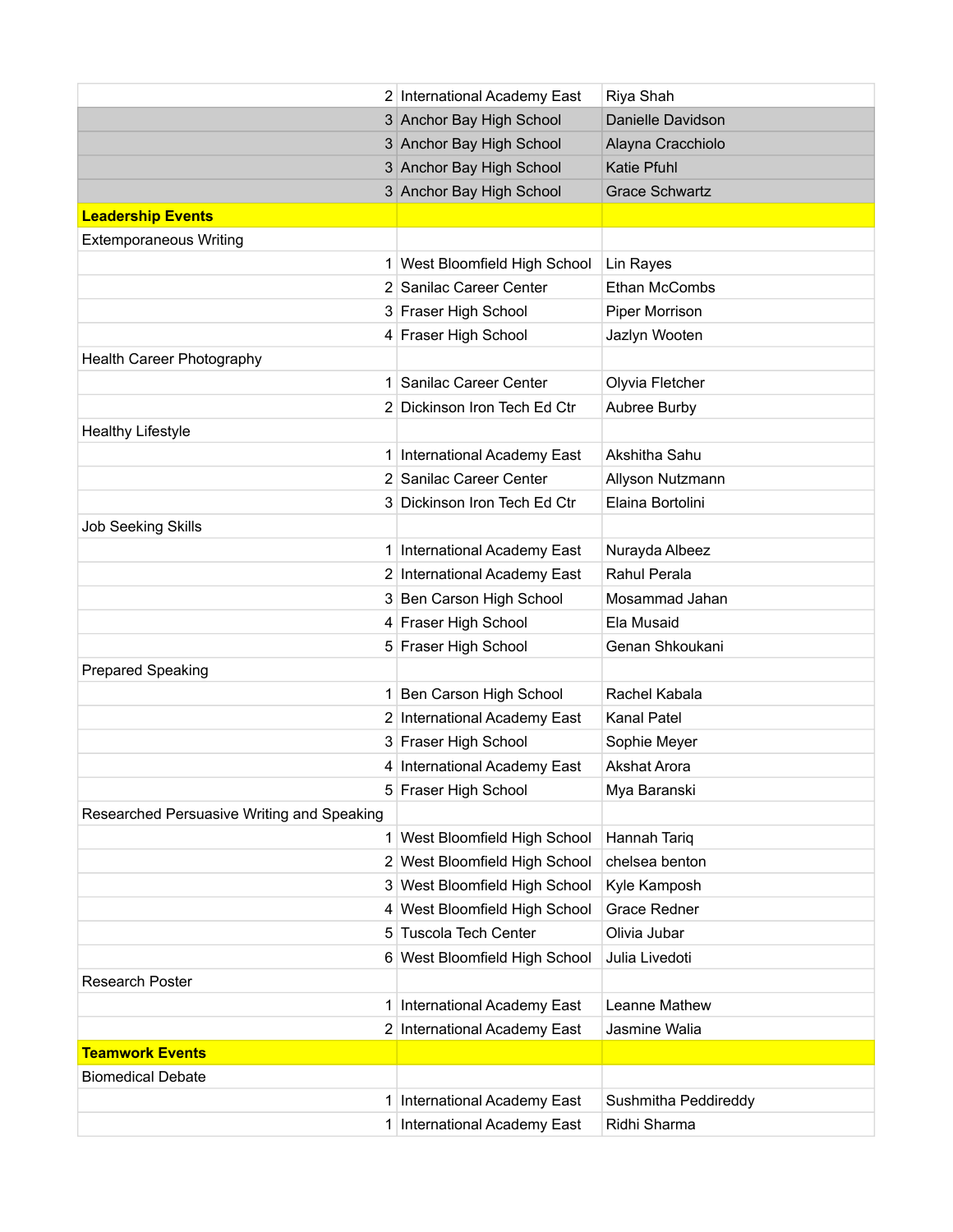|                                 | 1 International Academy East  | Alena Alias            |
|---------------------------------|-------------------------------|------------------------|
| 1                               | International Academy East    | Kavyaranjani Sivakumar |
| <b>Community Awareness</b>      |                               |                        |
|                                 | 1 International Academy East  | Navya Abraham          |
|                                 | 1 International Academy East  | Preesha Rajendran      |
|                                 | International Academy East    | Ania Carillo           |
|                                 | 2 International Academy East  | Alisha Malik           |
|                                 | 2 International Academy East  | Aarya Undemane         |
|                                 | 3 International Academy East  | Siddharth Moparti      |
|                                 | 3 International Academy East  | Raghav Ganti           |
|                                 | 3 International Academy East  | Sohil Tangella         |
|                                 | 3 International Academy East  | Rohil Panati           |
|                                 | 4 Anchor Bay High School      | <b>Makenna Sommers</b> |
|                                 | 4 Anchor Bay High School      | <b>Emily Saski</b>     |
|                                 | 4 Anchor Bay High School      | Eva Dixon              |
| <b>Creative Problem Solving</b> |                               |                        |
|                                 | 1 West Bloomfield High School | malcolm draper         |
|                                 | 1 West Bloomfield High School | Omer Junedi            |
|                                 | 1 West Bloomfield High School | Kareem Kersha          |
|                                 | 2 International Academy East  | Sanjay Tilak           |
|                                 | 2 International Academy East  | Shailesh Gullipalli    |
|                                 | 2 International Academy East  | Trisha Jois            |
|                                 | 2 International Academy East  | Shresta Gaddam         |
|                                 | 3 West Bloomfield High School | Nayan Mallubhotla      |
|                                 | 3 West Bloomfield High School | Advika Surnilla        |
|                                 | 3 West Bloomfield High School | Paige Harris           |
|                                 | 4 Dickinson Iron Tech Ed Ctr  | Allen Dobson           |
|                                 | 4 Dickinson Iron Tech Ed Ctr  | <b>Abigail Nichols</b> |
|                                 | 4 Dickinson Iron Tech Ed Ctr  | Olivia Rundell         |
| <b>Forensic Science</b>         |                               |                        |
|                                 | 1 International Academy East  | Varsha Vemuri          |
|                                 | 1 International Academy East  | Roshni Jayaprakash     |
|                                 | 2 Dickinson Iron Tech Ed Ctr  | Chloe Hull             |
|                                 | 2 Dickinson Iron Tech Ed Ctr  | <b>Kaylie Conery</b>   |
|                                 | 3 International Academy East  | Harini Dev             |
|                                 | 3 International Academy East  | Niyathi Manivannan     |
|                                 | 4 Anchor Bay High School      | <b>Brooke Burgess</b>  |
|                                 | 4 Anchor Bay High School      | <b>Brianna Totty</b>   |
| 5                               | International Academy East    | Puja Bhavsar           |
|                                 | 5 International Academy East  | Riya Nair              |
|                                 | 6 Dickinson Iron Tech Ed Ctr  | Abbygayle Richer       |
|                                 | 6 Dickinson Iron Tech Ed Ctr  | <b>Elise Golberg</b>   |
|                                 | 7 Sanilac Career Center       | <b>Emily Bower</b>     |
|                                 | 7 Sanilac Career Center       | Marena Bills           |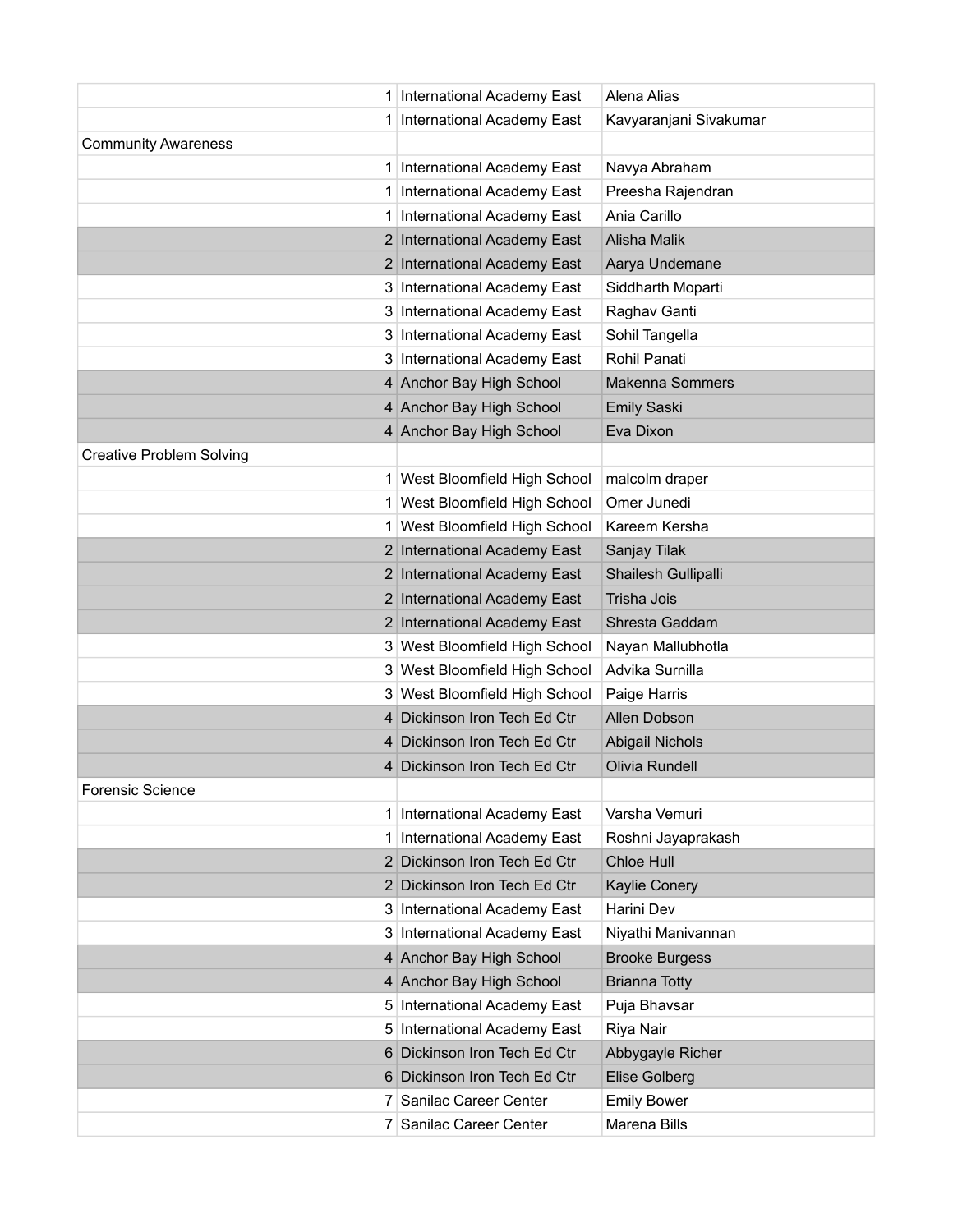|                              | 8 Dickinson Iron Tech Ed Ctr  | Lillian Hauswirth         |
|------------------------------|-------------------------------|---------------------------|
|                              | 8 Dickinson Iron Tech Ed Ctr  | Jazmyn Wakefield          |
|                              | 9 Dickinson Iron Tech Ed Ctr  | Eleighzabeth Stout        |
|                              | 9 Dickinson Iron Tech Ed Ctr  | Abagale Deau              |
| <b>Health Career Display</b> |                               |                           |
|                              | 1 West Bloomfield High School | Alesha Tariq              |
|                              | 1 West Bloomfield High School | Simran Chandna            |
|                              | 2 West Bloomfield High School | Natalie Selektor          |
|                              | 2 West Bloomfield High School | Saniyah Syed              |
|                              | 3 International Academy East  | Neha Kumar                |
|                              | 3 International Academy East  | Nancy Johnson             |
|                              | 4 West Bloomfield High School | Maeha Sridharan           |
|                              | 4 West Bloomfield High School | Youssel Kriko             |
|                              | 5 International Academy East  | <b>Sharon Thomas</b>      |
|                              | 5 International Academy East  | Sreejani Kanuri           |
|                              | 6 William D Ford Car/Tech Ctr | Marisa Johnson            |
|                              | 6 William D Ford Car/Tech Ctr | <b>Courtney Valentine</b> |
|                              | 7 Sanilac Career Center       | Leandra Parsons           |
|                              | 7 Sanilac Career Center       | Audreyanna Smith          |
|                              | 8 Sanilac Career Center       | Jaidan Gumtow             |
|                              | 8 Sanilac Career Center       | Rayna Johnson             |
| <b>Health Education</b>      |                               |                           |
|                              | 1 International Academy East  | Shreya Bhargava           |
| 1 <sup>1</sup>               | International Academy East    | Laura Stephan             |
| 1 <sup>1</sup>               | International Academy East    | Shalin Kakasani           |
|                              | 1 International Academy East  | Akshay Vasudevan          |
|                              | 2 Anchor Bay High School      | Daniel McNair             |
|                              | 2 Anchor Bay High School      | Zarek Downs               |
|                              | 2 Anchor Bay High School      | Elena Starna              |
|                              | 2 Anchor Bay High School      | Makayla Brooks            |
| <b>HOSA Bowl</b>             |                               |                           |
| $\mathbf{1}$                 | Dickinson Iron Tech Ed Ctr    | Caitlan Kinney            |
| 1 <sup>1</sup>               | Dickinson Iron Tech Ed Ctr    | Alyssa Englund            |
| 1 <sup>1</sup>               | Dickinson Iron Tech Ed Ctr    | <b>Evan Tregillis</b>     |
| 1 <sup>1</sup>               | Dickinson Iron Tech Ed Ctr    | Leanzei Kurt Adiao Ryan   |
|                              | 2 Fraser High School          | Kaleigh Nordstrom         |
|                              | 2 Fraser High School          | Jordan Fabirkiewicz       |
|                              | 2 Fraser High School          | Alexandra Nichol          |
|                              | 2 Fraser High School          | Adriana Barney            |
|                              | 3 Dickinson Iron Tech Ed Ctr  | Steven Treiber, Jr        |
| 31                           | Dickinson Iron Tech Ed Ctr    | Jaden McLain              |
|                              | 3 Dickinson Iron Tech Ed Ctr  | Carrisa Palmcook          |
|                              | 3 Dickinson Iron Tech Ed Ctr  | Samantha Oratch           |
|                              | 4 Dickinson Iron Tech Ed Ctr  | Kooper Schewe             |